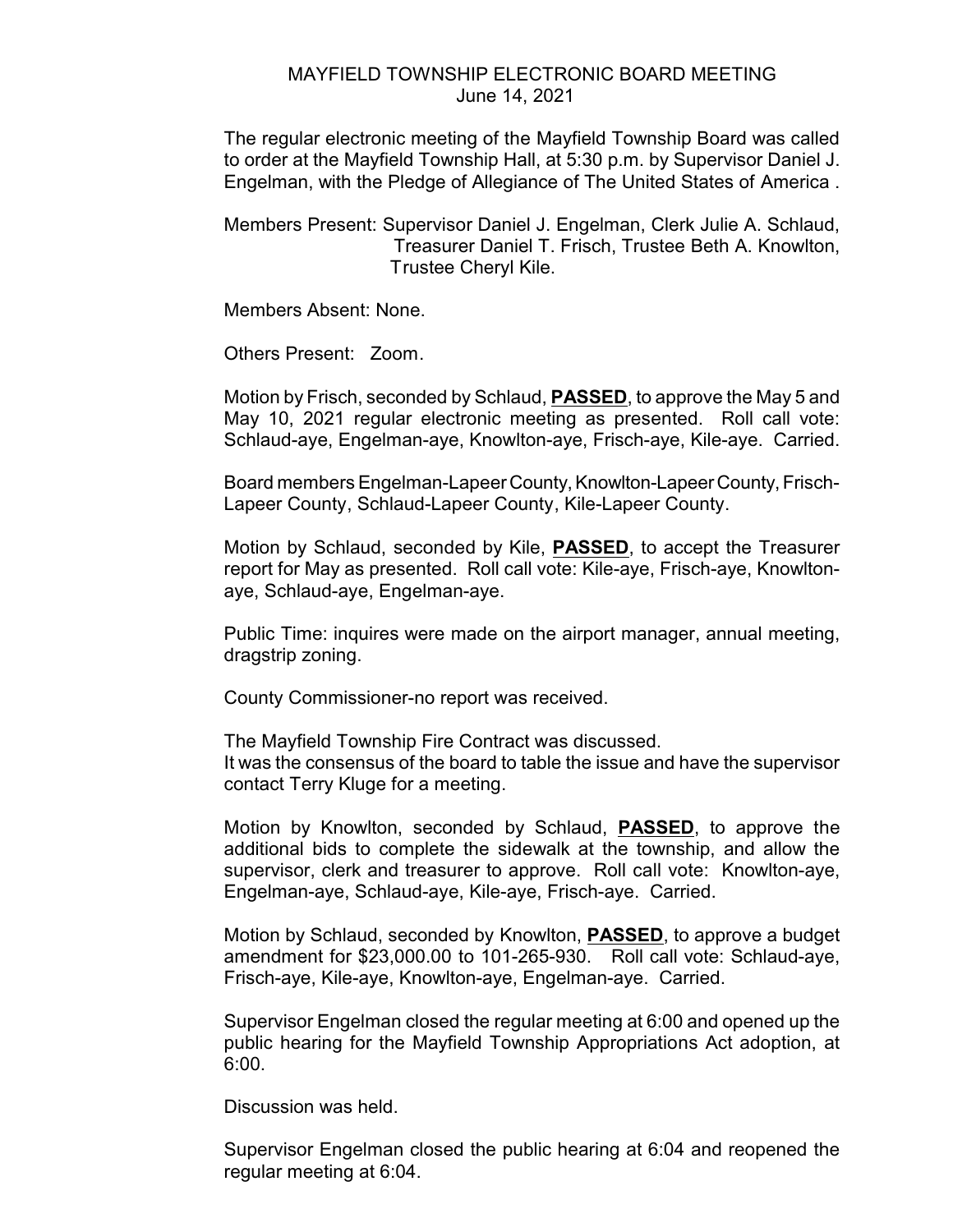page 2

Motion by Schlaud, seconded by Kile, **PASSED**, to adopt a resolution approving The General Appropriations Act for the 2021/2022 Fiscal Year Budget as presented, effective July 1, 2021. Roll call vote: Kile-aye, Knowlton-aye, Schlaud-aye, Engelman-aye, Frisch-aye. Carried.

Motion by Schlaud, seconded by Frisch, **PASSED**, to approve the Conditional Rezoning Agreement between Mayfield Township and A2B Properties at 2691 Roods Lake Road, Property ID#44-014-015-009-00 as presented and subject to the Lapeer County review and comment. Roll call vote: Schlaud-aye, Engelman-aye, Knowlton-nay, Frisch-aye, Kile-nay. Carried.

Committee Reports: Supervisor Engelman gave report on GLTA Clerk Schlaud gave report on PC, EMS, CCA

Motion by Frisch, seconded by Schlaud, **PASSED**, to pay the bills. Roll call vote: Frisch-aye, Engelman-aye, Kile-aye, Knowlton-aye, Schlaud-aye. Carried.

Motion by Schlaud, seconded by Frisch, **PASSED**, to adjourn. Roll call vote:: Frisch-aye, Engelman-aye, Schlaud-aye, Knowlton-aye, Kile-aye. Carried.

Meeting adjourned at 6:42 p.m.

Submitted by,

\_\_\_\_\_\_\_\_\_\_\_\_\_\_\_\_ \_\_\_\_\_\_\_\_\_\_\_\_\_\_\_\_\_\_\_\_\_\_\_\_\_\_\_

Board approval **Board approval** Julie A. Schlaud Mayfield Township Clerk